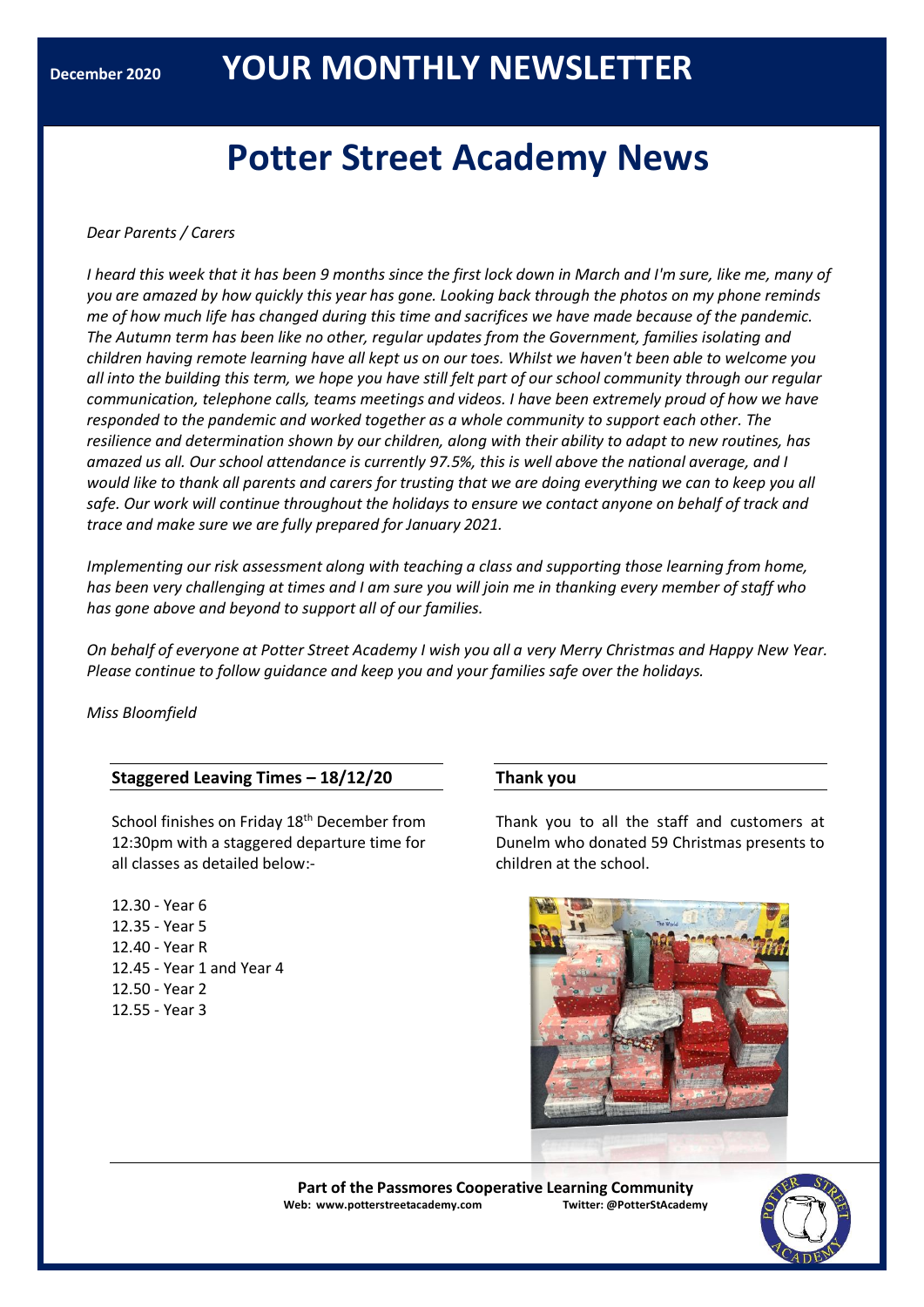## **Year 2 – Colchester Zoo**

Year 2 went to Colchester Zoo to find out about animals and their habitats. They saw lots of different animals and even got the chance to see penguins up close before meeting a very special person... Each child received a gift from Father Christmas and had the opportunity to have their socially distanced photo taken with him.

# It was a lovely day despite the rain!!



Well done to Burman Class who achieved the best overall attendance for the Autumn term at 98.8%

Also, well done to Griffin House for achieving the best attendance for the Autumn term.





Well done to Dragon House for winning the School Values trophy for the Autumn Term.



#### **House Points**

Children are busy earning house points by showing how well they keep the school values – responsibility, respectfulness, fairness, caring and trustworthiness.



Congratulations Lion House for winning the House trophy with the most house points during

all of Autumn term!



**Part of the Passmores Cooperative Learning Community**<br>eb: www.potterstreetacademv.com Iwitter: @PotterStAcademv **Web: www.potterstreetacademy.com** 

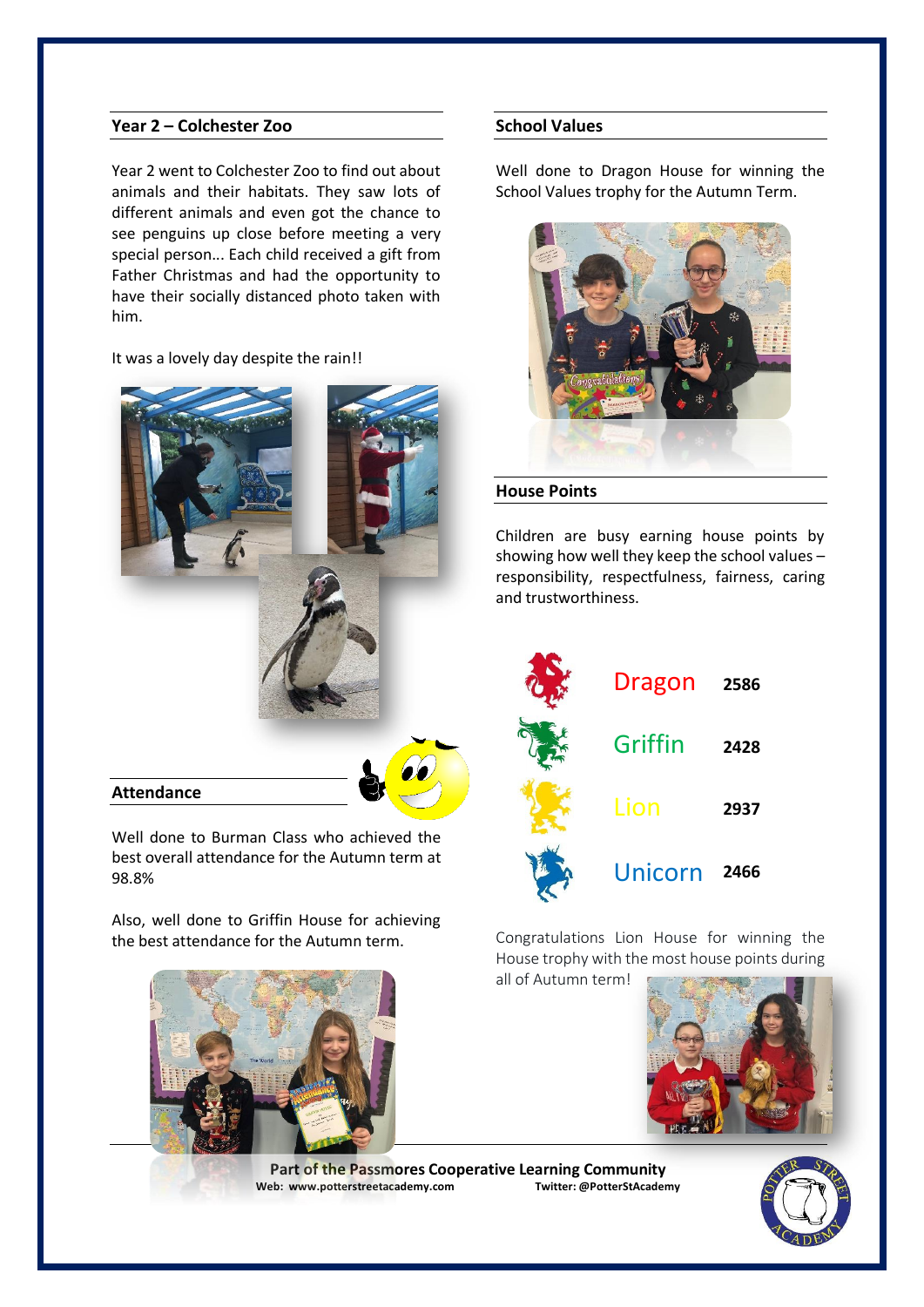## **Reward Prizes**

On Friday, the three children from each class with the highest house points were awarded with a Christmas gift as we were unable to organise a reward trip at this current time.

#### Well done to you all!!!

Children's termly total now returns to zero so everyone has a chance to win a place at next terms prize / trip.

#### **Christmas Jumper Day**

Following our Christmas Jumper Day, we raised £190.70 for Save the Children. We are very grateful for your support. Thank you all!!

#### **Christmas Dinner**

A massive thank you to Mrs Gibson, Miss Jackson and Miss Delanbanque for providing the children and staff with Christmas dinner.



#### **Face Masks**

Following the decision to move Harlow in Tier 3 we will continue to ask all visitors over the age of 12 years old to wear a face covering whilst on school grounds. Thank you to everyone who has fully supported this.

#### **COVID Symptoms**

Please remember to email us if your child has been in school on Wednesday / Thursday / Friday and develops symptoms of COVID19 up to Wednesday 23rd December. This is so we can contact others within the bubble and ask them to isolate.

# **Free School Meals Over the Christmas Period**

If you are in receipt of free school meals for your child/children, you will shortly receive an email from Mr Goddard with guidance on how to redeem your FSM vouchers of £30.00 which can be used over the Christmas period.

# **Children Remote Learning, 16 – 18 Dec 2020**

Thank you to all the parents who have already told us they are choosing to keep their child at home this week or from tomorrow. If you are keeping your child at home and haven't told us yet, please email admin@potterstreetacademy.com or call the pupil absence line. We have a duty of care for all pupils until the end of term so will need to call anyone we haven't heard from.

#### **Harlow Educational Awards**

The Educational Progress Awards celebrate young people who have made significant progress in their education and who have made a real contribution to their schools and the community. Potter Street Academy are so very proud that one of their young people has been awarded overall Winner for Outstanding Progress between KS1-2.